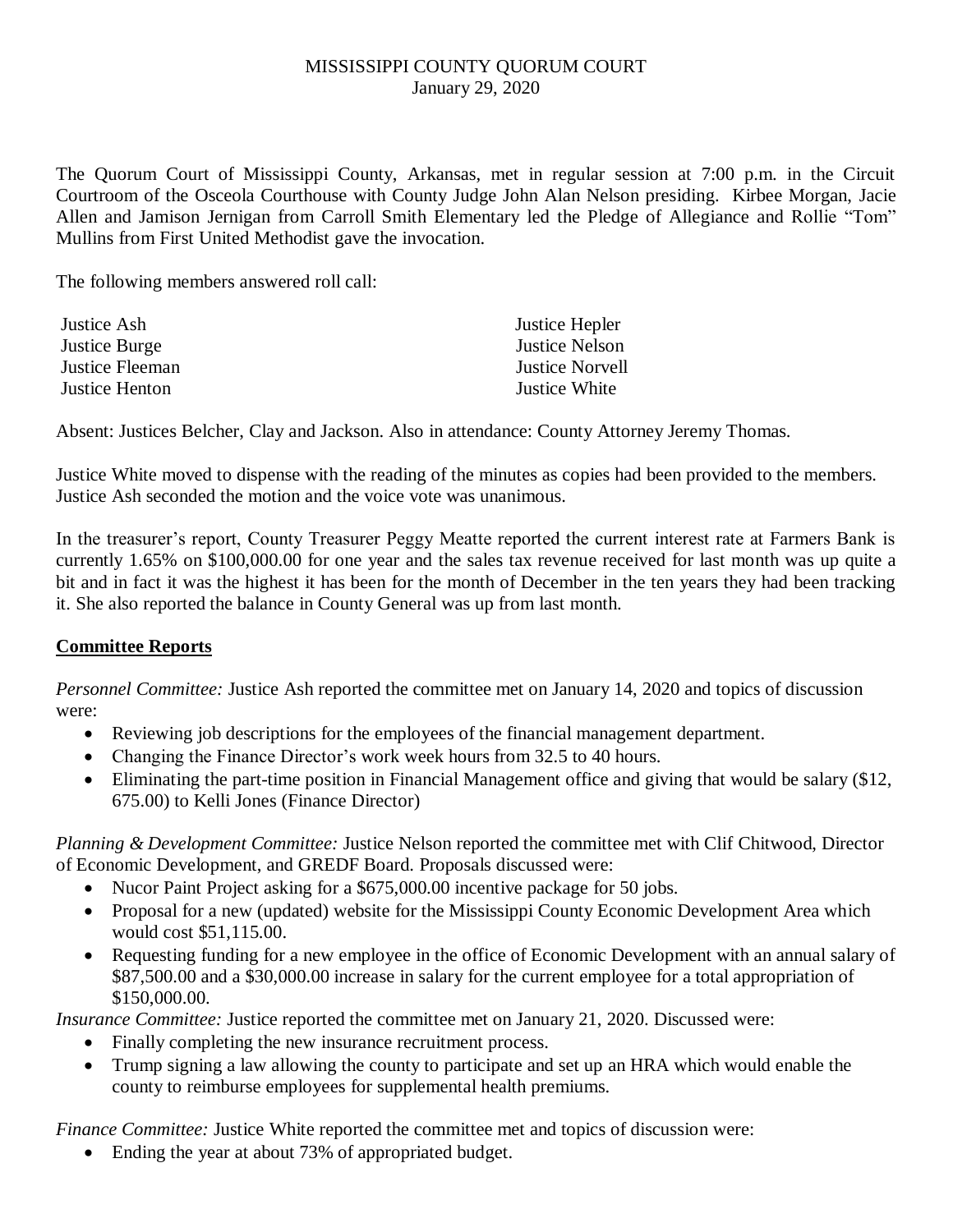- Nucor Paint Project asking for \$675,000.00
- Tadzo study recommended updating the Economic Development Website
- Tadzo study also recommended expanding the personnel in the office of Economic Development to include an external and an internal vice-president.
- \$2,500,000.00 of unused funds from various projects be placed back into the Economic Development Fund.
- Increase in hours and pay for the Finance Director.
- Justice Burge discussed the \$2,000,000.00 project at the landfill.
- New voting equipment

Judge Nelson yielded the floor to Clif Chitwood who discussed the Tadzo study and their recommendations for improvements in the Economic Development office. He explained the study recommended hiring additional personnel and he had found an extremely qualified person for the job but she would not consider the job for less than \$87,500.00. He further stated he would like to also increase the current employee's salary to \$87,500.00. Mr. Chitwood stressed the importance of making the change to better serve the county.

Judge Nelson then introduced Catherine Calloway, Deputy Prosecuting Attorney, with the 2<sup>nd</sup> Judicial District DTF who came before the court to request \$32,000.00 to \$33,000.00 to pay the salary of support staff in her office. She stated this position had been funded by federal grant money and forfeiture money. Ms. Calloway informed the court they could no longer use the forfeiture money or grant money to pay salaries. Therefore, if assistance was not forthcoming, the drug cases she now handles in her office will be transferred to the Mississippi County Deputy Prosecuting Attorney's offices.

The clerk was asked to read a resolution titled: A RESOLUTION SETTING FORTH THE CURRENT EMPLOYMENT POSITIONS AND JOB DESCRIPTIONS FOR THE MISSISSIPPI COUNTY, ARKANSAS FINANCIAL MANAGEMENT OFFICE, AND FOR OTHER PURPOSES. Following the reading by the clerk, Justice White moved to adopt, Justice Nelson seconded and the vote was: Aye --- Ash, Burge, Fleeman, Henton, Hepler, Nelson, Norvell and White; Nay --- None: Absent--- Belcher, Clay and Jackson. R-2020-01 was adopted by the court.

The clerk was asked to read an ordinance titled: AN ORDINANCE AUTHORIZING/MODIFYING APPROPRIATIONS FOR DEVELOPMENT AND MAINTENANCE OF THE MISSISSIPPI COUNTY, ARKANSAS INTERNET WEBSITE, AND FOR OTHER PURPOSES. Following the reading by the clerk, Justice White moved to adopt, Justice Fleeman seconded and the voice vote was: Aye --- Ash, Burge, Fleeman, Henton, Hepler, Nelson, Norvell and White; Nay --- None: Absent--- Belcher, Clay and Jackson. O-2020-01 was adopted by the court.

The clerk was asked to read an ordinance titled: AN ORDINANCE AUTHORIZING/MODIFYING APPROPRIATIONS FOR THE FUNDING OF A CERTAIN DEVELOPMENT PROJECT, AND FOR OTHER PURPOSES. Following the reading by the clerk, Justice White moved to adopt, Justice Burge seconded and the voice vote was: Aye --- Ash, Burge, Fleeman, Henton, Hepler, Nelson, Norvell and White; Nay --- None: Absent--- Belcher, Clay and Jackson. O-2020-02 was adopted by the court.

The clerk was asked to read an ordinance titled: AN ORDINANCE AUTHORIZING/MODIFYING APPROPRIATIONS FOR THE OPERATION OF THE MISSISSIPPI COUNTY GOVERNMENT, INCLUDING THE ELIMINATION OF A PART-TIME EMPLOYMENT POSITION AND INCREASE IN SALARY FOR THE FINANCE DIRECTOR POSITION, AND FOR OTHER PURPOSES. Following the reading by the clerk, Justice White moved to adopt, Justice Ash seconded and the voice vote was: Aye --- Ash, Burge, Fleeman, Henton, Hepler, Nelson, Norvell and White; Nay --- None: Absent--- Belcher, Clay and Jackson. O-2020-03 was adopted by the court.